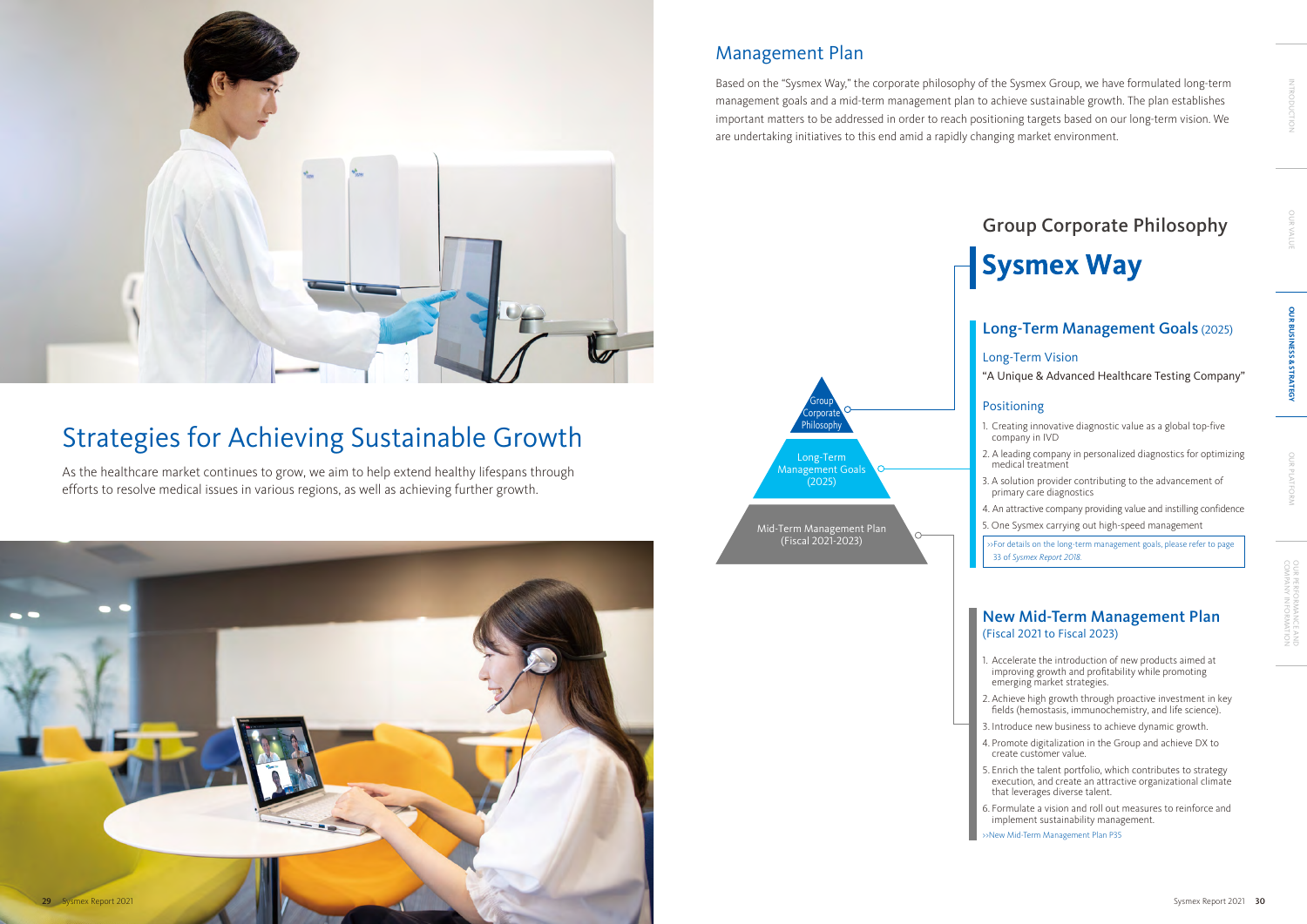#### Important Priorities toward Sustainable Growth

#### **O** Reinforce strong growth in the IVD Business

|                                                     |               | (First year of the plan) | (Second year of the plan) | Growth rate       |
|-----------------------------------------------------|---------------|--------------------------|---------------------------|-------------------|
|                                                     | Fiscal 2018   | Fiscal 2019              | Fiscal 2020               | (vs. Fiscal 2018) |
| <b>Financial Targets</b>                            |               |                          |                           |                   |
| Net sales                                           | 293.5         | 301.9                    | 305.0                     | 3.9%              |
| <b>IVD</b> business                                 | 283.1         | 290.6                    | 291.2                     | 2.9%              |
| Life science business                               | 10.3          | 11.2                     | 13.0                      | 25.7%             |
| Operating profit                                    | 61.2          | 55.2                     | 51.7                      | $(15.5)$ %        |
| Profit attributable to owners of the parent         | 41.2          | 34.8                     | 33.1                      | $(19.6)\%$        |
| Profit attributable to owners of the parent (yen)   | 197.60        | 167.10                   | 158.65                    |                   |
| Return on equity (ROE) (%)                          | 16.3          | 12.9                     | 11.3                      |                   |
|                                                     |               |                          |                           |                   |
| Non-Financial Targets <sup>1</sup>                  |               |                          |                           |                   |
| Hematology market share (%)                         | 53.8          | 54.7                     | 56.3                      |                   |
| Percentage of sales in emerging markets (%)         | 39.5          | 39.7                     | 40.0                      |                   |
| CSR survey response rate (%)                        | 84            | 85                       | 89                        |                   |
| Engagement score (%)                                |               |                          | $66%^{2}$                 |                   |
| Training time per employee (hours) <sup>3</sup>     | 28.9          | 27.7                     | 34.0                      |                   |
| Female managers ratio (%)                           | 15.2          | 15.5                     | 16.2                      |                   |
| Environmental consideration (instruments)           |               |                          |                           |                   |
| Reduction of CO <sub>2</sub> emissions <sup>4</sup> | Cut 10%       | Cut 2%                   | Cut 8%                    |                   |
| Reduction of water consumption <sup>4</sup>         | <b>Cut 2%</b> | Cut 4%                   | Cut 6%                    |                   |
|                                                     |               |                          |                           |                   |

(Billions of yen)

 $\blacksquare$  Key Results under the Previous Mid-Term Management Plan

- $\bullet$  Hemostasis
- Launched new flagship models and immunochemistry modules • Reestablished global alliances
- $\bullet$  Immunochemistry
- Developed and launched COVID-19-related reagents
- Developed and launched region-specific reagents (China)
- $\bullet$  Urinalysis
- By reestablishing alliances, launched a urine chemistry analyzer (North America)



#### Aiming for the early-stage provision of high-quality products, we made our quality management system (QMS) more efficient and stepped up clinical developments using overseas R&D bases. • Responded to the European In Vitro Diagnostic Regulation (IVDR) • For quality assessment, strengthened supplier shipping and acceptance inspections • Created a specialized organization dedicated to clinical development to shorten clinical evaluations Innovate human resource management  $\Box$ **4** Strengthen the regulatory affairs functions and clinical development

• Launched new flagship models • Launched new compact models



• Obtained insurance coverage and launched a test system for cancer gene profiling • Received insurance coverage and launched an RAS gene mutation testing kit • Expanded the businesses of Oxford Gene Technology and Sysmex Inostics RAS gene mutation testing kit

We optimized processes from product development to regulatory applications. As a result, we launched flagship models in the hematology and hemostasis fields, expanding our product portfolio.

#### **e** Hematology

Resolve emerging issues Strengthen our foundations and structures to support growth

#### We promoted the digitalization of internal processes and completed the standard design of global business processes. We also developed and launched Caresphere, a network solution tool to help customers achieve better efficiency. In addition, to make our HR policies globally consistent, we introduced a job-based human resource system for managers.

- Completed the globally standard design of our backbone system and began construction • Began operating individual systems (HR management, design information, management of pharmaceutical affairs documents,
- purchasing, and travel expenses) • Launched Caresphere, a new network solution to support laboratory operations and quality control
- Completed the formulation of a global HR policy
- Introduced a job-based HR system for managers
- Promoted work style reform, such as introducing remote working

We made steady progress on expanding this business. We began accepting orders for cancer gene testing and received regulatory approval in China for a system to test for cancer lymph node metastasis. We will continue with initiatives to improve profitability.

OUR PERFORMANCE AND<br>COMPANY INFORMATION COMPANY INFORMATION<br>COMPANY INFORMATION

Multiparameter automated hematology analyzer

coagulation analyze

#### 2 Accelerate commercialization of the Life Science Business



#### **S** Restructure business processes through digitalization **6** Innovate human resource management





#### Important Priorities toward Sustainable Growth

**6** Innovate human resource management

**Reinforce strong growth in the IVD Business** 

- 2 Accelerate commercialization of the Life Science Business
- **B** Enhance quality and quality assurance systems
- 4 Strengthen the regulatory affairs function and clinical development capability that underpin our business
- **B** Restructure business processes through digitalization



# capabilities that underpin our business

1 Results against non-financial targets set under the previous mid-term management plan 2 Excluding EMEA 3 Target: Sysmex Corporation on a non-consolidated basis 4 Base year: Fiscal 2016

#### ■ Main Initiatives under the Previous Mid-Term Management Plan

#### Two Consecutive Years of Sales Growth amid a Challenging Operating Environment

The COVID-19 pandemic broke out in the fourth quarter of fiscal 2019, the first year of our previous mid-term management plan. The resulting lockdowns and other restrictions on movement in countries around the world caused general testing demand to fall. Affected by this situation, Sysmex experienced a decline in sales, particularly in its mainstay hematology field. As a result, net s ales were ¥301.9 billion in fiscal 2019 and ¥305.0 billion in fiscal 2020 (up 1.0% year on year). Although the figures were up for two consecutive years, we fell short of our expectations. Furthermore, sales of highly profitable reagents declined, so operating profit decreased for two years in a row. This deterioration in profitability caused ROE to fall,

■ Important Priorities under the Previous Mid-Term Management Plan

prompting the need to continue improving capital efficiency.

Addressing our important priorities, we launched new products in the hematology and hemostasis fields, commercialized the cancer gene testing business in the life science field, and made steady progress on the development of tests related to COVID-19. We also worked to strengthen our management base through business process reforms, such as making the quality management system more efficient and promoting digitalization.

However, certain issues remain to be addressed, such as speeding up new product development, boosting productivity, and creating a structure for obtaining early-stage regulatory approval. In addition, new issues emerged with respect to responding to the new normal. We will need to continue addressing these issues under our new mid-term management plan.

Despite the impact of the COVID-19 pandemic, we steadily generated results as issues materialized. In addition, we made progress on a variety of initiatives to reinforce our management base and structure.

# Looking Back on the Previous Mid-Term Management Plan (Fiscal 2019 to Fiscal 2021)

OUR VALUE INTRODUCTION

OUR **SVALUE**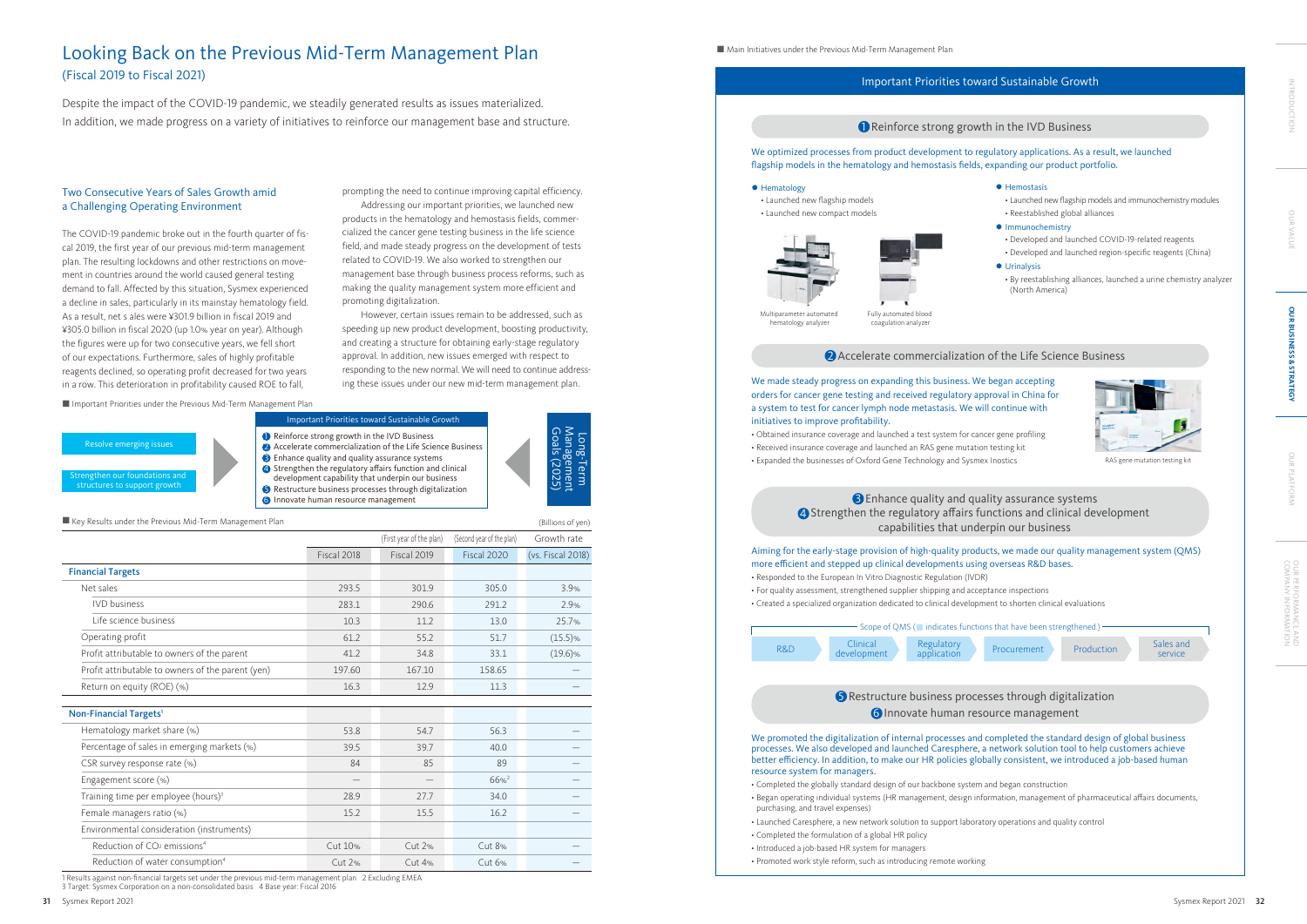| <b>Testing Field</b>                        | Market Scale*<br>$(s$ million) | Market Growth Rate*<br>$(2021 - 2023)$ | Sysmex's Sales Composition<br>(Fiscal 2020) | Principal Peer Companies                          |
|---------------------------------------------|--------------------------------|----------------------------------------|---------------------------------------------|---------------------------------------------------|
| <b>IVD</b> market                           | 70,000                         |                                        |                                             |                                                   |
| Hematology                                  | 3,600                          | 4%                                     | 59.0%                                       | Danaher, Siemens Healthineers,<br>Abbott, Mindray |
| Hemostasis                                  | 2,700                          | 4%                                     | 17.8%                                       | Instrumentation Laboratory, Stago                 |
| Urinalysis<br>Of which, sediment urinalysis | 1,150<br>(500)                 | 4%<br>(5%)                             | 7.2%                                        | Danaher                                           |
| Immunochemistry                             | 19,200                         | 6%                                     | 5.1%                                        | Roche, Abbott,<br>Siemens Healthineers            |
| Clinical FCM                                |                                |                                        | 0.5%                                        | Becton Dickinson, Danaher                         |
| Others (Genes, etc.)                        |                                |                                        | 10.4%                                       |                                                   |

\*Sysmex has compiled data on market scale and growth rates based on publicly disclosed information.

Exchange rates are used for the year for which research was conducted, so simple comparisons with market scales presented in previous years are not possible.



\* Sysmex's estimates based on information disclosed for 2020



We are also moving to launch new products in new business domains, such as FCM, life science and primary care.

#### Positioning in the Market

Sysmex provides products and services to customers around the world. In the IVD field, we are ranked eighth in sales globally. Due to COVID-19, growth in the IVD market is estimated to have been in the mid-single digits in fiscal 2020. Companies' market positions changed somewhat due to an increase in COVID-19-related testing. Most top companies in this sector are based in Europe and the United States; Sysmex is the only one headquartered in Asia.

Notably, we have a leading share of more than 50% of the global market in the hematology field. We are expanding our sales regions and portfolios in the hemostasis and urinalysis fields by collaborating with alliance partners. As a result, we have acquired a high share of the global market.

Meanwhile, we are building a robust installed instrument base in the immunochemistry field, where we are developing our business, mainly in Asia. Going forward, we plan to expand our lineup by developing proprietary reagent parameters and obtaining regulatory approval as we work to expand our sales further.

#### Competitive Status with Other Companies

In addition to competing with European and US companies, the competitive landscape is changing as companies from emerging markets and other industries enter our field of business. However, developing business in the IVD domain means

#### The COVID-19 Pandemic

The COVID-19 pandemic caused testing demand to dip temporarily, but we believe the healthcare market will continue to demonstrate robust growth going forward. In developed countries that focused on curtailment of the crisis, we anticipate increased investment and expect to see increasingly diverse treatment and testing. In emerging markets and developing countries, testing is expected to grow more prevalent, with more people undergoing testing. With COVID-19 vaccines being rolled out and drugs to treat the disease being developed, we expect its impact on society to gradually decline. Even so, we anticipate an ongoing call for the development of more precise and simpler testing technologies and enhanced testing systems.

#### The Need to Resolve Increasingly Diverse Medical Issues

In IVD markets in developed countries, progress is being made

 $\blacksquare$  Changing medical issues and market needs in line with shifts in the social environment

overcoming high barriers to entry, such as obtaining regulatory on the practical realization of innovative technologies, such as approval in various countries. Sysmex has created a global regulatory structure with the expertise to respond accurately to regulatory frameworks in different countries. As a result, we are able to deliver the products we develop to customers smoothly and swiftly.

We will continue to provide high-value-added products and services that exceed customer expectations. As a result, we aim to firmly establish the Sysmex brand, enabling us to further enhance our market share.

#### ■ Market Scale and Sysmex's Business Domains

liquid biopsy and cancer gene testing. Against this backdrop, in addition to an increased quality of healthcare, society is calling for early detection and appropriate diagnosis and treatment to help hold down medical costs and improve healthcare efficiency.

In emerging markets and developing countries, the status of economic growth differs, but the need to build and enhance healthcare infrastructures is a common issue. In these markets, testing needs are growing along with those in developed countries. At the same time, we also face calls to provide products and services that are suited for those regions and that fit local budgets.

International calls for a sustainable society are leading to an increasing emphasis on companies meeting their social responsibilities by achieving the targets outlined in the 17 SDGs. To enhance global health, particularly given our role as a healthcare company, we are being called upon to contribute toward the achievement of Goal 3, to "ensure healthy lives and promote well-being for all at all ages." Expectations are also growing with respect to our contribution to the resolution of social issues, such as by launching environmentally friendly products.

COMPANY INFORMATION<br>COMPANY INFORMATION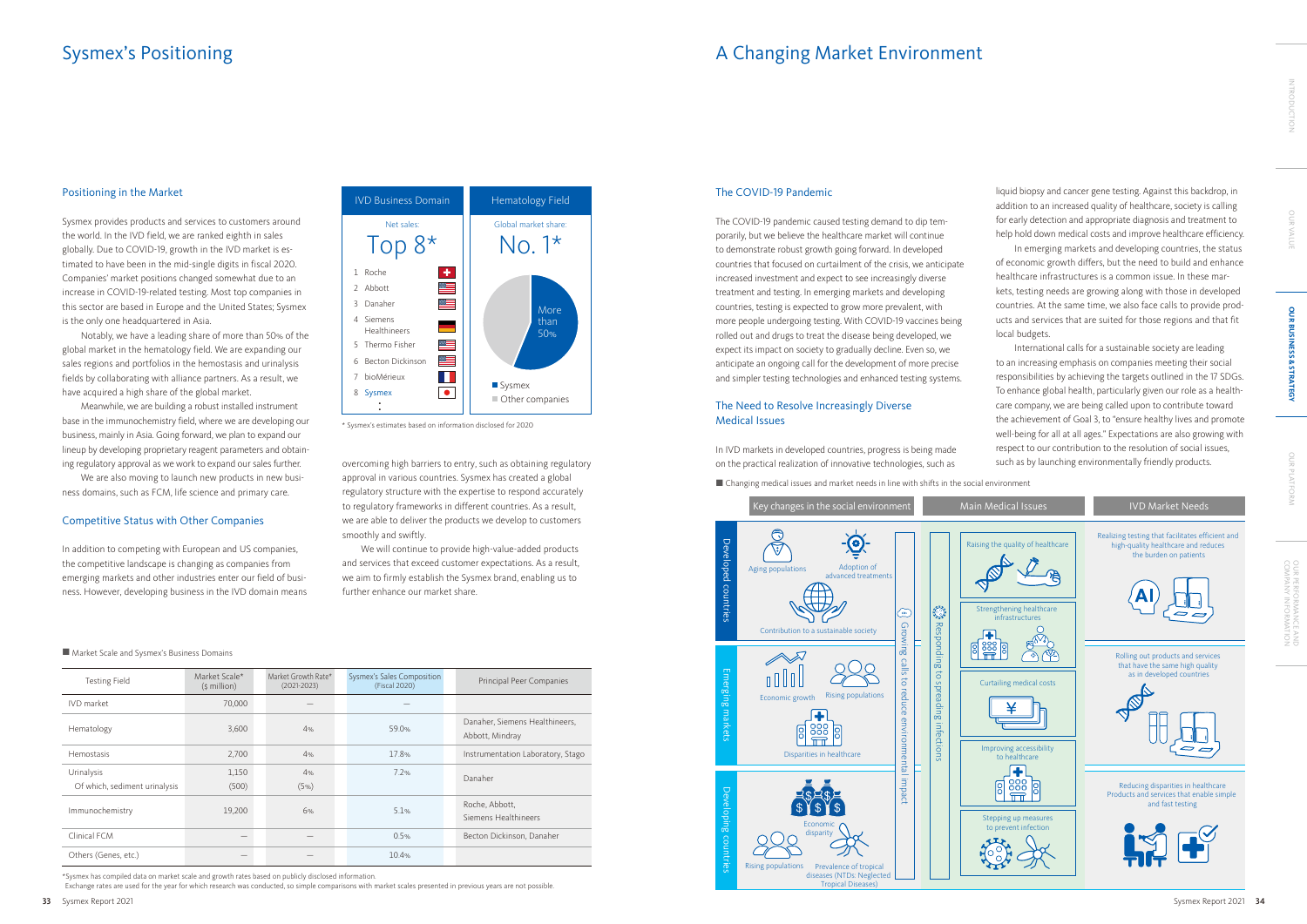



|              | Fiscal 2020 (Actual) | Fiscal 2021 | Fiscal 2023 | $CAGR*(\%)$ |
|--------------|----------------------|-------------|-------------|-------------|
| Japan        | 48.7                 | 59.5        | 76.5        | 16.2        |
| Americas     | 65.8                 | 79.5        | 95.5        | 13.2        |
| EMEA         | 82.1                 | 88.0        | 100.0       | 6.8         |
| China        | 83.8                 | 94.0        | 112.0       | 10.1        |
| Asia Pacific | 24.4                 | 29.0        | 36.0        | 13.8        |

|                                  |                      |             |             | (Billions of yen) |
|----------------------------------|----------------------|-------------|-------------|-------------------|
|                                  | Fiscal 2020 (Actual) | Fiscal 2021 | Fiscal 2023 | $CAGR*(\%)$       |
| Hematology                       | 180.0                | 197.0       | 220.0       | 6.9               |
| <b>FCM</b>                       | 1.4                  | 3.0         | 7.0         | 68.9              |
| Urinalysis                       | 21.8                 | 30.0        | 36.0        | 18.1              |
| Hemostasis                       | 54.3                 | 58.0        | 67.0        | 7.2               |
| Immunochemistry                  | 15.4                 | 20.0        | 30.0        | 24.7              |
| Clinical chemistry               | 2.7                  | 3.0         | 3.5         | 7.7               |
| Life science                     | 13.0                 | 18.0        | 30.0        | 32.1              |
| Others                           | 15.3                 | 16.0        | 16.5        |                   |
| Diagnostics business             | 304.2                | 345.0       | 410.0       | 10.4              |
| <b>Medical robotics business</b> | 0.7                  | 5.0         | 10.0        | 134.5             |

#### ■ Sales Targets for Fiscal 2023 (by Destination)

#### (Billions of yen)

Note: Assumed exchange rates: 1USD=¥106, 1EUR=¥125, 1CNY=¥16 \* Average annual growth rate from fiscal 2020 to fiscal 2023

| Targets for Fiscal 2023 |                 |
|-------------------------|-----------------|
| Net sales:              | ¥420.0 billion  |
| Operating profit:       | $480.0$ billion |
| Operating margin:       | 19.0%           |
| $ROF^1$                 | 15.0%           |
| Free cash flow:         | $40.0$ billion  |
| Operating cash flow:    | ¥90.0 billion   |



#### ■ Sales Targets for Fiscal 2023 (by Business)

Note: Assumed exchange rates: 1USD=¥106, 1EUR=¥125, 1CNY=¥16 \*Average annual growth rate from fiscal 2020 to fiscal 2023

Note: Assumed exchange rates: 1USD=¥106, 1EUR=¥125, 1CNY=¥16 \* Average annual growth rate from fiscal 2020 to fiscal 2023

We have formulated a new mid-term management plan for the Group, ending in fiscal 2023. The plan aims to reinforce a management base that supports sustainable growth for the Group. To reach positioning targets based on long-term management goals, the plan sets forth key actions for the next three years and specific measures to be executed. As a result, we aim to achieve sustainable growth and enhance corporate value for Sysmex. At the same time, we aim to resolve issues that will lead to the sustainable development of society.

#### Framework for Determining Key Actions for the Group **Financial Targets** Financial Targets

# New Mid-Term Management Plan (Fiscal 2021 to Fiscal 2023)

| ł |   |
|---|---|
|   |   |
|   |   |
|   |   |
|   | ı |
|   | ١ |
| ŝ |   |
|   |   |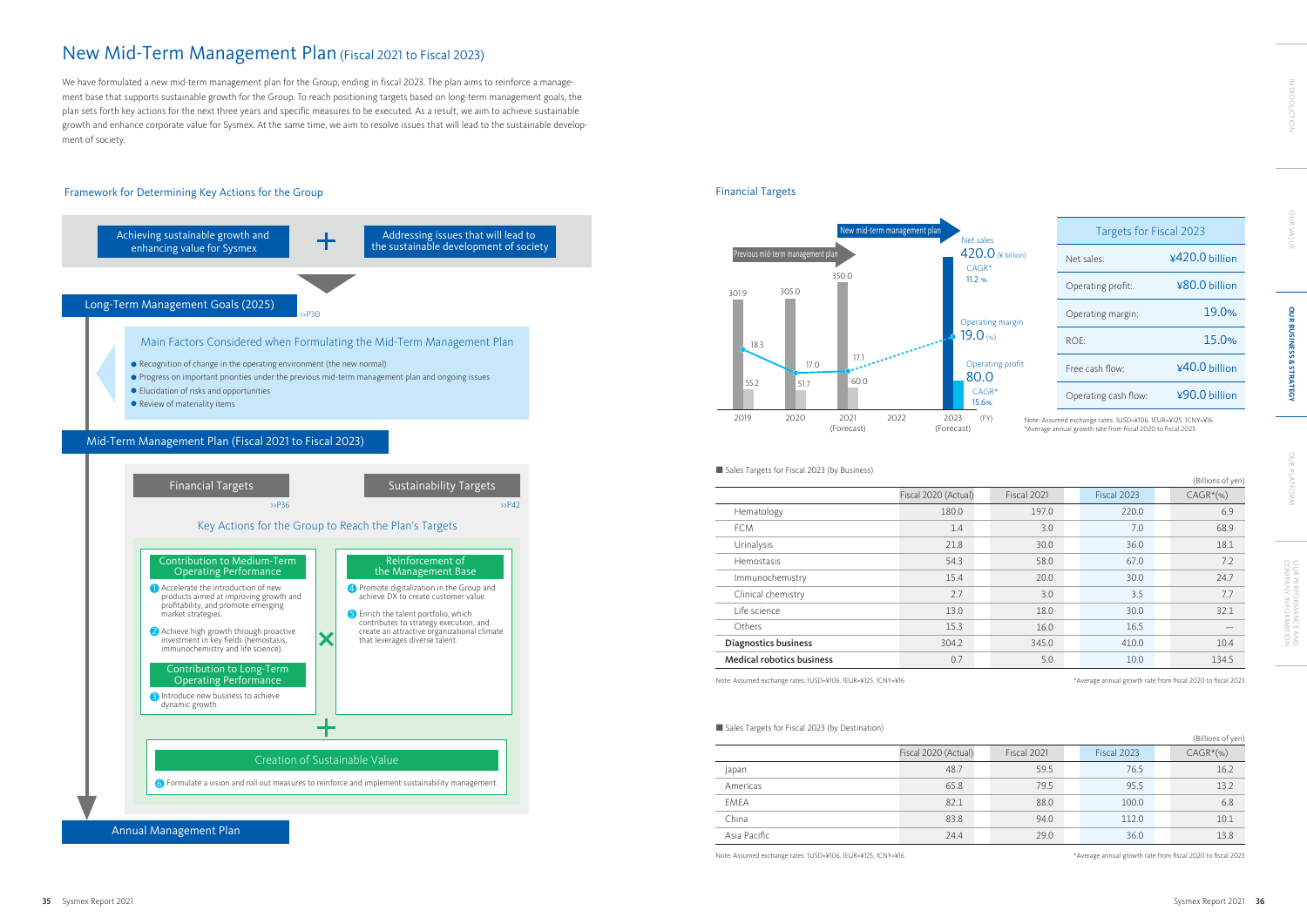# Group Key Actions

**1** Accelerate the introduction of new products aimed at improving growth and  $\overline{a}$ profitability, and promote emerging market strategies.

# 2 Achieve high growth through proactive investment in key fields (hemostasis, immunochemistry, and life science)

#### Focuses of Initiatives

- l In the hematology field, increase sales through a global rollout of high-end models.
- l Launch new products for low-end markets and increase sales through direct sales in India.
- l Work to create new clinical value through collaboration with clinical flow cytometry, such as the selection of optimal treatment methods and the monitoring of treatment effects.
- l Promote a hematology-plus strategy aimed at further innovations in such areas as operational value and clinical value.
- $\bullet$  Develop products that foster better accessibility to healthcare in emerging markets and help curtail medical costs.
- **e** Hemostasis field:
- Increase market share by accelerating the global rollout of new products.
- **Immunochemistry field:**
- In China and other parts of Asia, increase the installed instrument base and the number of reagent parameters.
- Promote the commercialization of testing for Alzheimer's disease.
- **I** Life science field
- ・Expand the market in China for systems to test for cancer lymph node metastasis.
- ・Increase sales of cancer gene testing.
- Promote agile development with the aim of boosting product development speed and verifying customer needs.

■ Composition of Sales

 $\blacksquare$  Hematology  $\blacksquare$  Non-hematology

#### Focuses of Initiatives



■ Hematology and FCM Testing Portfolio





Automated hematology analyzers **FCM** analyzer



#### ■ Demographics of the Global Population









We aim to improve growth and profitability by accelerating the global rollout of the new hematology products we launched in fiscal 2020. In addition, we will work to introduce products suited to the needs of emerging markets, which are characterized by rising populations, economic growth and significant expectations toward increases in healthcare quality. We will also contribute to improved accessibility to healthcare and enhancement of the healthcare infrastructure. In fiscal 2019, we began direct sales and service in India, which we are positioning as a key market. By moving forward with business planning, product development, and market launches, we are working to increase our share in emerging markets.

In North America, we are promoting clinical flow cytometry testing. By combining this testing with hematology, we aim to create tests that offer even higher levels of clinical value and provide high-value-added testing that enables early diagnosis, the selection of appropriate treatment methods, and the monitoring of treatment efficacy.

At the same time, we aim to lower the cost of sales ratio and utilize IT to make services more efficient. As a result, we aim to continue improving profitability.

We have defined hemostasis, immunochemistry and life science as key businesses, where we will work to enhance the business portfolio by prioritizing the allocation of management resources. We will use the earnings obtained from our mainstay field of hematology to accelerate the global rollout of new products in the hemostasis field, expand reagent parameters in the immunochemistry field, and develop new testing parameters in the life science field. Through such investments, we aim to meet the target outlined in our mid-term management plan of having non-hematology sales account for 48% of the total by the plan's final year.

With the aim of putting the technologies we currently possess into practical use at an early stage, we will collaborate with development partners, hospitals, and other stakeholders at the early stages of product development. We will promote agile development to accelerate our efforts to create new value.

Under the previous mid-term management plan, we worked on reinforcing strong growth in the IVD business, along with engineering reforms. Leveraging these results in the hematology field, we engaged in efforts to further increase testing efficiency and create diagnostic value. Furthermore, in addition to developed countries, we worked to expand our business by stepping up initiatives in emerging markets, where medical economies are expected to grow. Meanwhile, to boost the percentage of sales from non-hematology areas, we identified key businesses outside hematology. Under the current mid-term management plan, we will prioritize the allocation of resources to these areas. Through these efforts, we aim to resolve medical issues and achieve further sustainable growth for Sysmex.

#### To achieve sustainable growth, we will increase the rate of growth and profitability of existing businesses and enhance our portfolio. Hiroshi Kanda

Member of the Managing Board and Senior Executive Officer Managing Director Business Strategy Development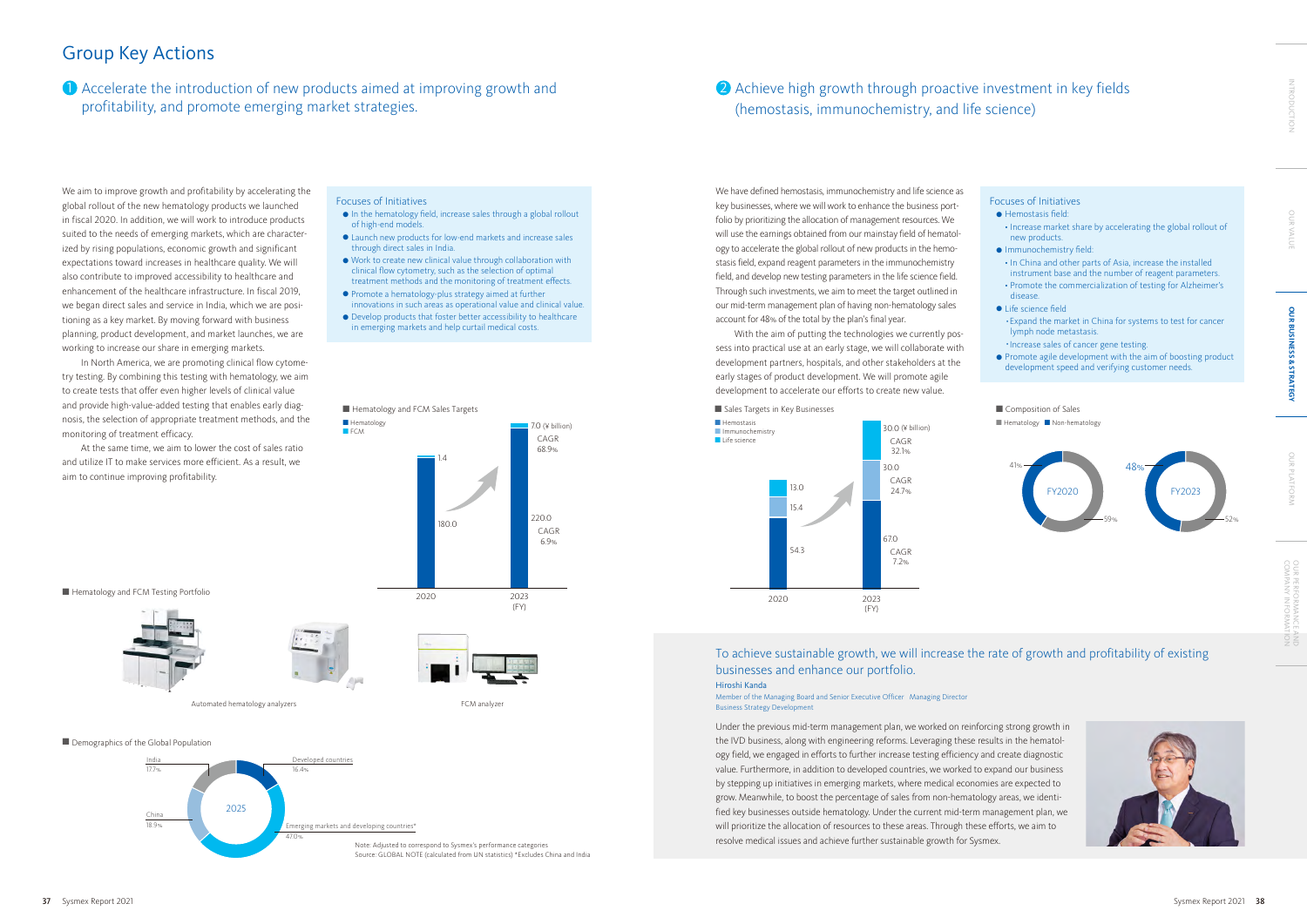# 4 Promote digitalization in the Group and achieve DX to create customer value





- $\bullet$  Step up initiatives targeting regenerative medicine and genomic medicine.
- l Consider initiatives for utilizing healthcare data through open innovation outside the Company.

■ Sales from the Medical Robotics Business

#### Focuses of Initiatives Medical robotics business:

- l Accelerate market introduction by increasing the number of surgical instructors.
- $\bullet$  Increase the number of applicable medical departments by enhancing robotic forceps and peripheral software.
- l Prepare for regulatory application and market introduction in Europe, the United States, and China. >>Robotic Assisted Surgery System P91

#### Cultivation of new business domains:





#### $\blacksquare$  Key Initiatives in the Medical Robotics Business

To achieve further growth, we will cultivate new businesses outside our conventional IVD domain. Specifically, by increasing our market share for the robotic assisted surgery system we launched in Japan in fiscal 2020, we plan to steadily cultivate the medical robotics business. At the same time, we will pursue efforts to obtain regulatory approval overseas, with a view toward a future overseas rollout.

#### We will promote the value that digitalization delivers by integrating DX for both internal use and customers.

By leveraging the technologies and expertise it has cultivated in the IVD domain, Sysmex will create new businesses in domains at the forefront of diagnostics and treatment, such as regenerative medicine and genomic medicine. We will promote open innovation with a view to implementing innovative digital technologies in society and medicine. In this way, we will work to create new businesses that make use of healthcare data.



In digitizing our internal business processes, which we have been working on since 2018, we aim to optimize and improve efficiency across the Group and across functions. To achieve this, we will renew our backbone systems, expand the scope of digitalization to the entire value chain, and build a global digital infrastructure.

Regarding digitalization for our customers, we will promote initiatives to create new solutions by providing new added value through the expansion of applications for Caresphere, the network solution we introduced in 2018.

#### $\blacksquare$  Scope of Digital Transformation (DX)

The Group has been developing and enhancing its internal IT systems and IT solutions for customers since the late 1990s, but in this highly uncertain environment, we believe that DX initiatives that bring new value both internally and externally are essential and need to evolve over time. Within the company, we are working on DX to enhance the creativity and productivity of people rather than simply renewing conventional IT systems. For our customers, we are expanding the application of Caresphere, which was developed and introduced in 2018 as a new network solution, and we are working on DX that will continue to provide new value to our customers. In addition, we will work to integrate information between internal DX and DX for customers, and promote the value provided to both.

To date, Sysmex has taken advantage of open innovation to create new business domains, continuing to acquire technologies, and develop products. Under this mid-term management plan, we are working steadily toward the practical application of the technologies we have acquired and the commercialization of new products and services. Under the previous mid-term management plan, we commenced sales in Japan in the medical robotics business. By fostering synergies with existing businesses, we will create value unique to Sysmex and expand our business. In addition, we will consider ways to utilize various medical data related to testing and surgery with the aim of cultivating businesses through dynamic growth rather than through the extension of existing businesses.



#### We will leverage our strengths and expertise in existing businesses and create new businesses unique to Sysmex.

#### Kenji Tachibana

Member of the Managing Board and Senior Executive Officer Senior Managing Director Corporate Management, Regulatory Affairs & Quality Assurance and DX Strategy Development

#### Kaoru Asano

#### Member of the Managing Board and Senior Executive Officer Senior Managing Director, CTO R&D, Incubation and MR Business

OUR VALUE INTRODUCTION

**NALUE** 

INTRODUCTION

**OUR BUSINESS & STRATEGY**

OUR BUSINESS & STRATEGY

# OUR PLATFORM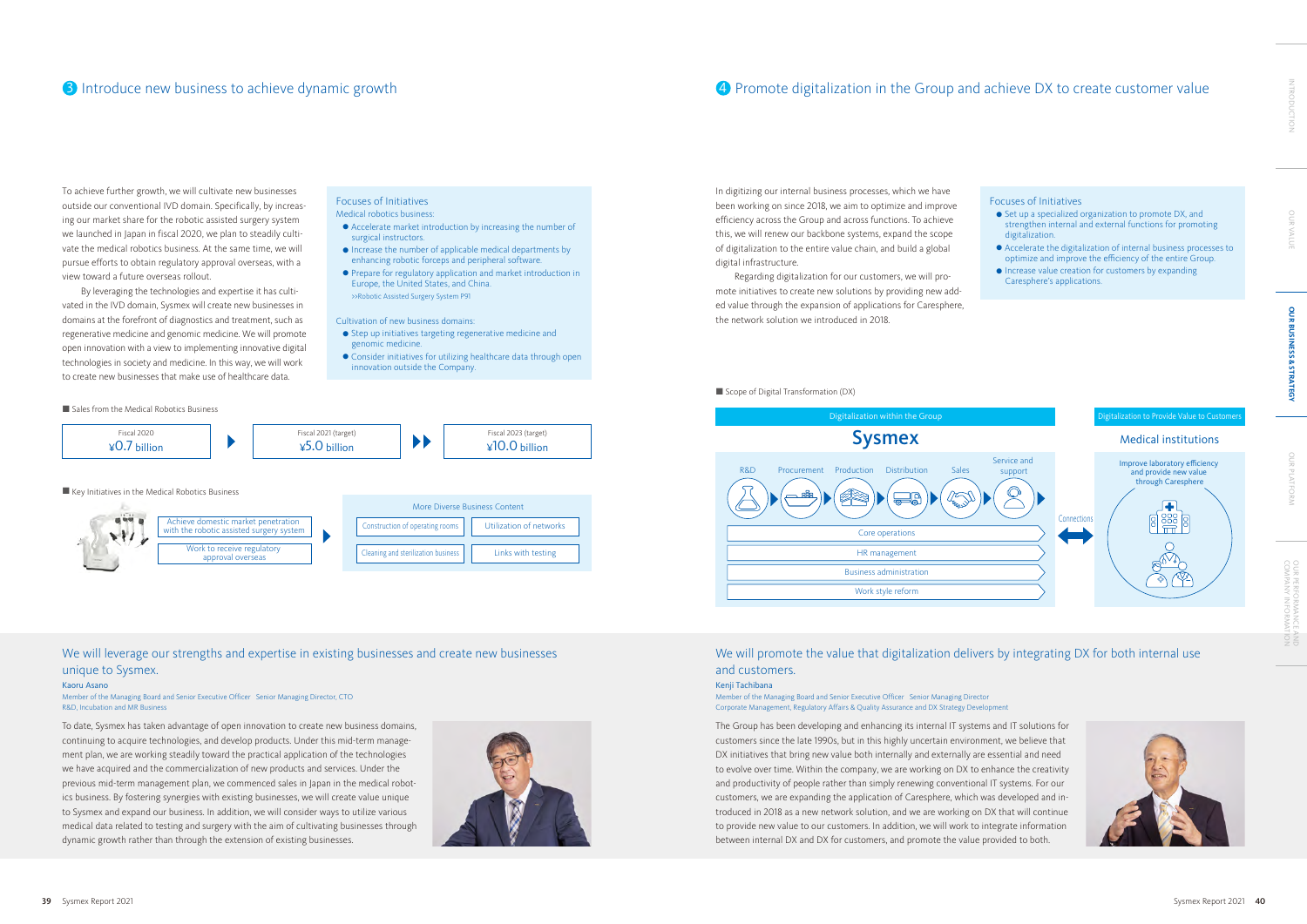## **5** Enrich the talent portfolio, which contributes to strategy execution, and create an **6** Formulate a vision and roll out measures to reinforce and implement attractive organizational climate that leverages diverse talent

# sustainability management 6 Formulate a vision and roll out measures to reinforce and implement

1. Excluding EMEA 2. Target: Group companies in Japan 3. Change in tabulation method from the aggregation of non-financial targets 4. Not target-value established, but set as a monitoring index

■ Main Initiatives under the Mid-Term Management Plan

|                                             | Main KPIs                                                    | Fiscal 2020 Results | Targets (Fiscal 2023) |
|---------------------------------------------|--------------------------------------------------------------|---------------------|-----------------------|
| Resolution of medical issues through        | Hematology market share                                      | 56.3%               | $*4$                  |
| innovation                                  | Number of cancer genomes analyzed <sup>2</sup>               | 1.600               | $*4$                  |
| Improvement in accessibility to healthcare  | Sales in emerging markets                                    | ¥122 billion        | $*4$                  |
| Pursuit of quality and trust                | Number of recalls                                            | $\overline{A}$      | $*4$                  |
| Strengthening of supply chain management    | CSR survey response rate (primary raw material suppliers)    | 89%                 | 90%                   |
| Provision of a comfortable working          | Engagement score                                             | $66%$ *1            | 75%                   |
| environment                                 | Turnover ratio <sup>2,3</sup>                                | 2.7%                | $*4$                  |
| Promotion of diversity and inclusion        | Female managers ratio                                        | 16.2%               | 17.0%                 |
| Development of human resources              | Training time per employee <sup>3</sup>                      | 24.5 hours          | 40.0 hours            |
| Promotion of health and occupational safety | Total annual working hours <sup>2</sup>                      | 2,030 hours         | 1,950 hours           |
|                                             | Lost-time injury frequency rate <sup>2,3</sup>               | 0.78                | 0.58                  |
|                                             | Lost workday rate <sup>2,3</sup>                             | 0.05                | 0.02                  |
| Environmental consideration through         | Reduction of CO <sub>2</sub> emissions (instruments)         | <b>Cut 8%</b>       | Cut 20%               |
| product lifecycle                           | Reduction of water consumption (instruments)                 | Cut 6%              | Cut 10%               |
| Reduction in environmental burdens through  | Reduction of CO <sub>2</sub> emissions (business activities) | Cut 35%             | Cut 40%               |
| activities at business offices              | Reduction of water consumption (business activities)         | Cut 7%              | Cut 5%                |
| Compliance                                  | Number of internal reports                                   | 12                  | $*4$                  |
|                                             | Number of unethical incidents                                | 5                   | $*4$                  |
| Risk management                             | Number of information security trainees <sup>2</sup>         | 2,720               | $*4$                  |

#### Focuses of Initiatives

- **•** Strengthen human resource management by establishing a job-based human resource system and expanding its application to the general workforce.
- l Expand opportunities to acquire highly specialized human resources through the realization of diverse work styles.
- l Provide educational opportunities and expand content for all generations.
- **•** Promote diversity, inclusion, and health management.

#### Focuses of Initiatives

- l Formulate a vision to reinforce sustainability management.
- l Create new long-term management goals based on our vision for sustainability management.
- l Engage in activities to reach sustainability targets.



#### ■ Main Sustainability Targets

| >>For details, see the Sustainability Data Book, P4 >>Non-Financial Targets and Results |  |  |  |
|-----------------------------------------------------------------------------------------|--|--|--|
|-----------------------------------------------------------------------------------------|--|--|--|



| ial issues | Achieve sustainable growth<br>for Sysmex |
|------------|------------------------------------------|
|            |                                          |

#### under the Previous Mid-Term Management Plan P31, 81

We will strengthen our efforts to recruit and develop nextgeneration leaders and highly specialized human resources who will support our sustainable growth. For example, by leveraging our digital infrastructure to make information about employees' skills visible globally, we can improve the quality of human resource management and strengthen corporate competitiveness. We aim to further transform our workplace and organizational culture, making them attractive places to leverage diverse human resources. To this end, we will strive to diversify our human resources and increase the ratio of female managers on a global basis. In addition, by implementing measures based on the Sysmex Declaration of a Healthy Company, we aim to create an environment where employees can work with peace of mind in good physical and mental health, make the most of their skills, and become more engaged.

We will strengthen our sustainability management to realize a sustainable society and achieve sustainable growth for Sysmex. We will deepen our understanding of society's expectations through dialogue with stakeholders, and reflect this understanding in our management. In addition, we will work to formulate new management goals and realize Sysmex's unique sustainability management so that all stakeholders, from executives to employees, can understand our corporate mission and become aware of, and practice contributing to, solving social issues through our business activities. >>Materiality P10

Sysmex has introduced a variety of human resource measures in line with the expansion of its business scale and globalization. To achieve further growth, we will continue to actively promote initiatives that are in line with changes in society. In particular, we will expand our job-based human resource system to all employees and promote diversity and inclusion on a global scale to create a diverse and attractive organization. In addition, by enabling employees to choose a work style that suits their life stage and values, we will endeavor to improve their physical and mental health and engagement and realize One Sysmex, which will contribute to richer communication and innovation.



#### We will focus on developing human resources, the source of our competitiveness, and on creating an organizational culture that fosters innovation.

#### Kensuke Iizuka

Senior Executive Officer

#### Deputy in charge of Corporate Management

#### Executive Vice President of Corporate Business Planning Div., Corporate Executive Office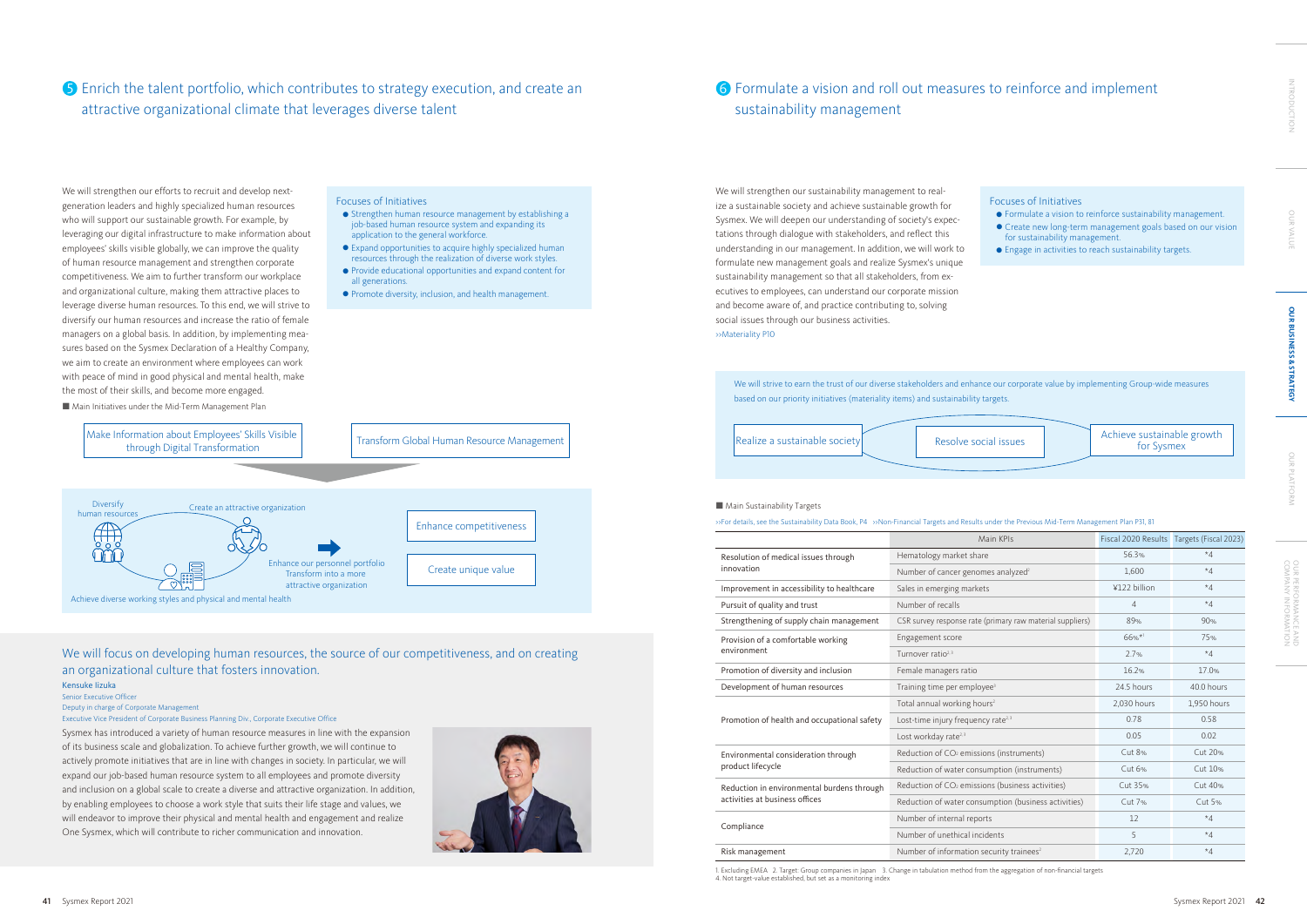#### (Base year: Fiscal 2016)



It is our social responsibility as a company to promote such measures. At the same time, we create a competitive advantage in the market by undertaking unique initiatives. To help extend healthy lifespans for people around the world, we will continue to take on the challenge of reducing our environmental burden from a medium- to long-term perspective. >>Sustainability Data Book > Environmental Management P40 (Including disclosure based on TCFD)

■ Burden of Environmental Problems on the Healthcare Market



■ Long-Term Environmental Objectives (Fiscal 2025)

With the sustainability of the global environment becoming an urgent issue, as a company with global operations Sysmex recognizes that reducing the environmental burden of its business activities is one of its most important tasks.

Climate change is expected to have a significant impact on the healthcare market. For example, concerns exist about an increase in the number of heatstroke patients due to rising temperatures, the expansion of tropical diseases such as malaria and dengue fever, and the increase in respiratory diseases due to air pollution. If such changes become a reality, they could lead to increased medical costs and pressure on healthcare infrastructures. Delays in addressing the issue of climate change will affect the healthcare system; as a member of society, we need to take action.

In addition to climate change, environmental issues are also involved in Sysmex's overall business activities, such as reducing water consumption, promoting resource recycling, and preserving biodiversity.

To this end, we have formulated the Sysmex Eco-Vision 2025 as a long-term guideline for environmental management. We have identified "environmental consideration" as a materiality item, and are promoting measures such as reducing CO2 emissions and water consumption throughout the product life cycle and promoting environmentally friendly green procurement. In addition, we are promoting TCFD (Task Force on Climate-Related Financial Disclosures). In addition, we are disclosing information in response to TCFD recommendations.

# Initiatives Targeting a Reduction in Environmental Burden through Activities at Business Offices

COMPANY INFORMATION<br>COMPANY INFORMATION

OUR PERFORMANCE AND<br>COMPANY INFORMATION